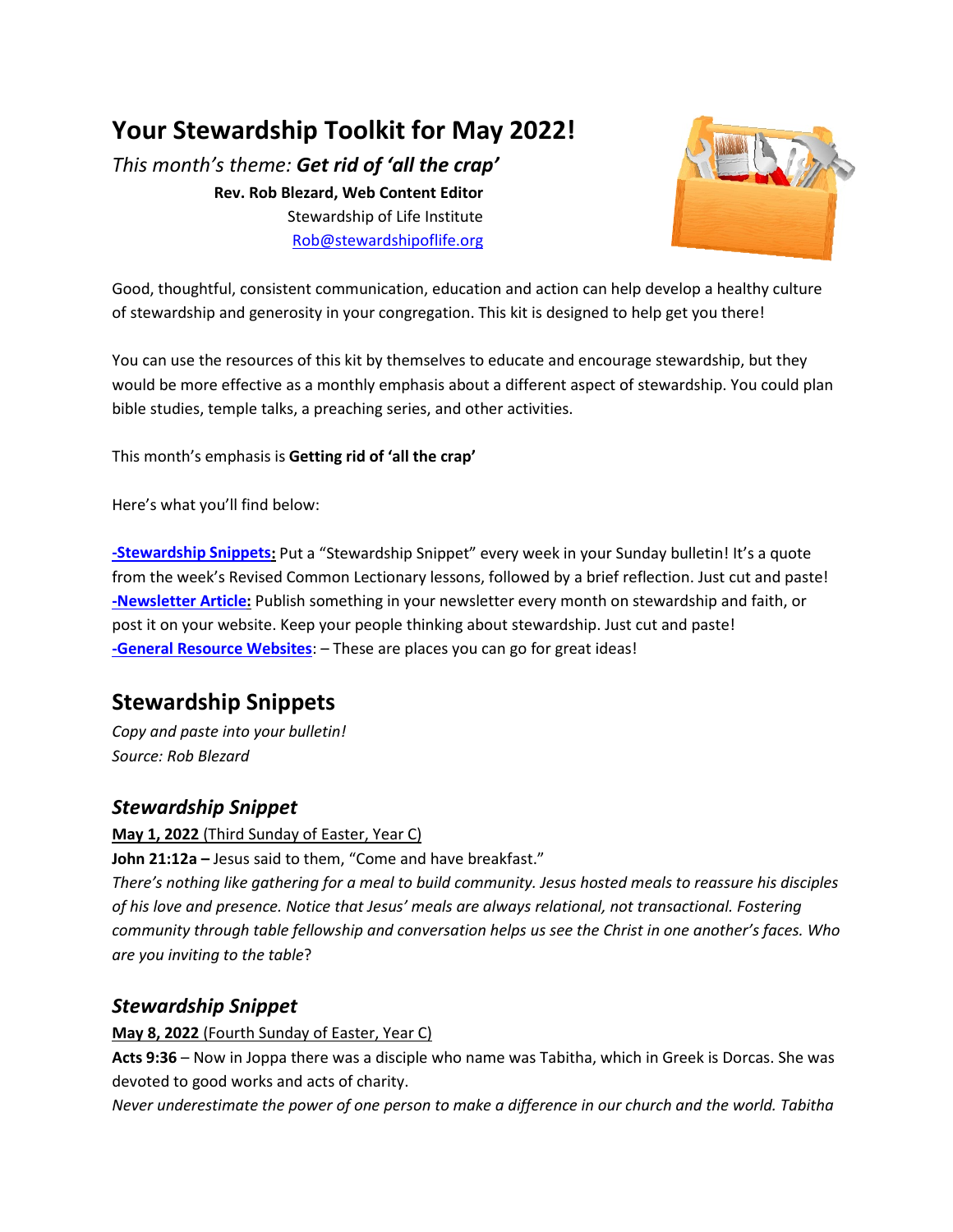*touched people with good works, including making clothes for others. How are you using your God-given talents for the sake of others?*

## *Stewardship Snippet*

#### **May 15, 2022** (Fifth Sunday of Easter, Year C)

**John 13:34-35** – I give you a new commandment, that you love one another. Just as I have loved you, you also should love one another.

*Cultivating safe space where love is the language and there's room at the table for everyone should be a guiding principle for steward-disciples. After all, Jesus commands it. What would it take for our congregation to become known as "the love church"?*

## *Stewardship Snippet*

#### **May 22, 2022** (Sixth Sunday of Easter, Year C)

**Acts 16:15** – When Lydia and her household were baptized, she urged us, saying, "If you have judged me to be faithful to the Lord, come and stay at my home."

*Hospitality and community go hand in hand. God opens Lydia's heart, and she opens her home to Paul and his companions. How can we show a wide welcome in our worshiping communities and to the neighborhoods around us?*

## *Stewardship Snippet*

#### **May 29, 2022** (Seventh Sunday of Easter, Year C)

**John 17:26–**I made your name known to them, and I will make it known, so that the love with which you have loved me may be in them, and I in them.

*The foundation of generosity is the abundant love of God in Christ Jesus. It has the power to inspire and inform every aspect of our lives, including decisions about the most faithful use of our time, talent, and resources.*

## **Newsletter article**

*Select the one below, or from the Toolkit [Newsletter Article Archive.](https://thestewardshipguy.com/newsletter-articles/) Reprint permission is granted for local congregational use. Just copy and paste into your newsletter! Please include the copyright notice. Other uses please inquire: Rob@stewardshipoflife.org.* 

# **Getting rid of 'all the crap'**

*And Jesus said to them, "Take care! Be on your guard against all kinds of greed; for one's life does not consist in the abundance of possessions."* **-Luke 12:**